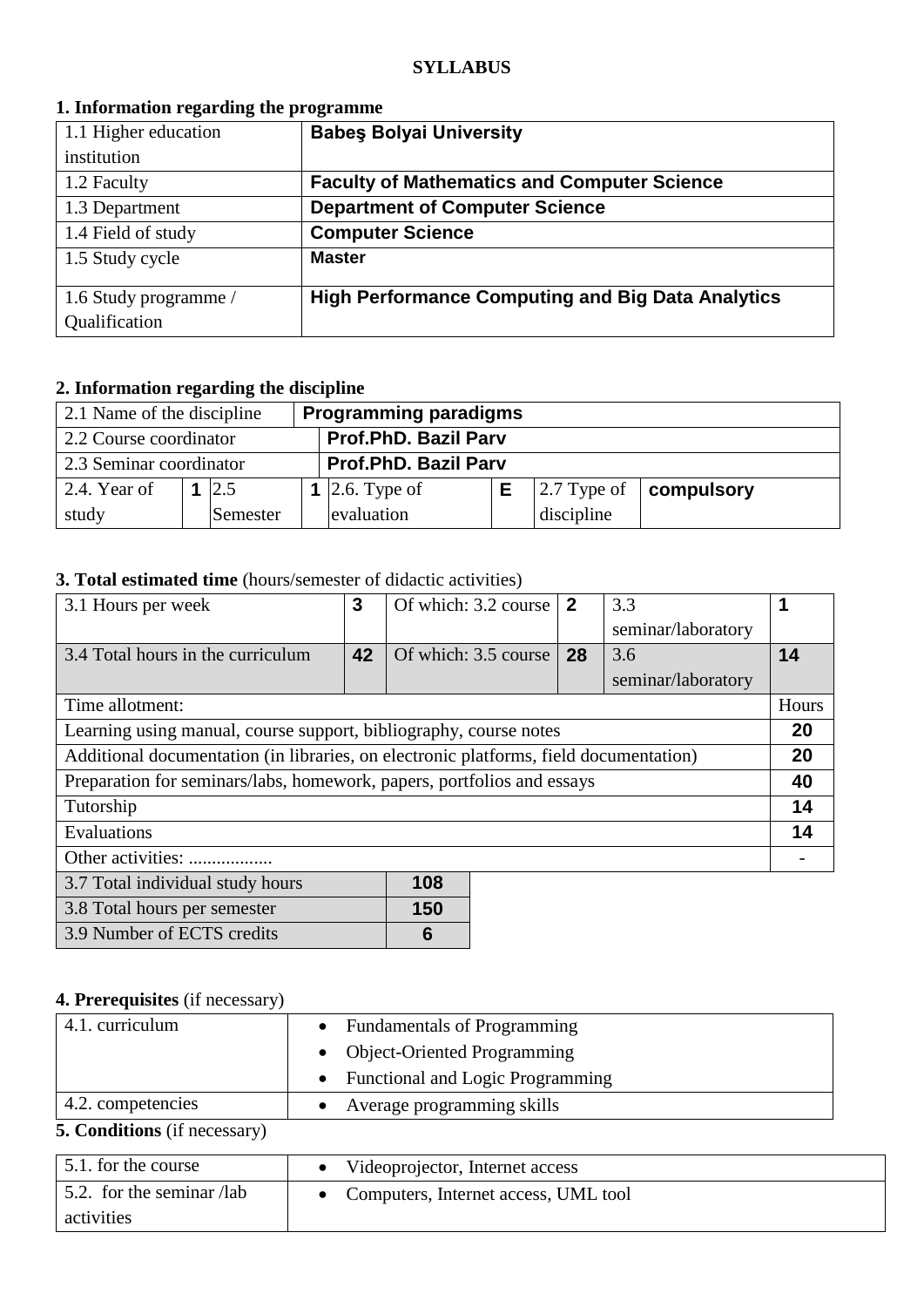## **6. Specific competencies acquired**

| ncies<br>Professional<br>Ea<br>compet | Understanding and working with basic concepts in computer programming;<br>Capability of analysis and synthesis;<br>Proficient use of tools and languages specific to software systems development;<br>$\bullet$<br>Knowing the specifics of main programming paradigms.<br>$\bullet$ |
|---------------------------------------|--------------------------------------------------------------------------------------------------------------------------------------------------------------------------------------------------------------------------------------------------------------------------------------|
| competencies<br>Transversal           | Professional communication skills; concise and precise description, both oral and<br>$\bullet$<br>written, of professional results;<br>Independent work capabilities; able to fulfill different roles;<br>Antepreneurial skills.<br>$\bullet$                                        |

# **7. Objectives of the discipline** (outcome of the acquired competencies)

| 7.1 General objective of the<br>discipline | Know and understand fundamental concepts of programming.<br>$\bullet$<br>Be able to apply different programming paradigms to different<br>programming projects                                                                                                                                                                                                                                                                                                                                          |
|--------------------------------------------|---------------------------------------------------------------------------------------------------------------------------------------------------------------------------------------------------------------------------------------------------------------------------------------------------------------------------------------------------------------------------------------------------------------------------------------------------------------------------------------------------------|
| 7.2 Specific objective of the              | At the end of the course, students should                                                                                                                                                                                                                                                                                                                                                                                                                                                               |
| discipline                                 | know the main features of different programming paradigms:<br>procedural, object-oriented, concurrent, functional, logical, event-based,<br>scripting<br>have a good understanding of the following concepts: value, type,<br>$\bullet$<br>variable, binding, procedural abstraction, data abstraction, object, class,<br>component, interface, polymorphism;<br>learn the similarities and differences between different programming<br>$\bullet$<br>paradigms in terms of the concepts they implement |

### **8. Content**

| 8.1 Course                                                                                                                   | Teaching methods                                                                             | Remarks |
|------------------------------------------------------------------------------------------------------------------------------|----------------------------------------------------------------------------------------------|---------|
| Programming paradigms. Definitions. Main<br>programming paradigms. Programming styles.<br>Evolution of programming languages | Interactive exposure<br>Explanation<br>Conversation<br>Didactical demonstration              |         |
| 2. <i>Basic concepts 1</i> . Values and types. Variables and<br>storage                                                      | Interactive exposure<br>$\bullet$<br>Explanation<br>Conversation<br>Didactical demonstration |         |
| 3. <i>Basic concepts</i> 2. Bindings and scope. Control flow                                                                 | Interactive exposure<br>Explanation<br>Conversation<br>Didactical demonstration              |         |
| 4. Advanced concepts 1. Type systems. Composite<br>types                                                                     | Interactive exposure<br>Explanation<br>Conversation<br>Didactical demonstration              |         |
| 5. Advanced concepts 2. Subroutines and control<br>abstraction (procedural abstraction)                                      | Interactive exposure<br>Explanation<br>Conversation<br>Didactical demonstration              |         |
| 6. Advanced concepts 3. Data abstraction and object<br>orientation. Generic abstraction                                      | Interactive exposure<br>Explanation<br>Conversation<br>Didactical demonstration              |         |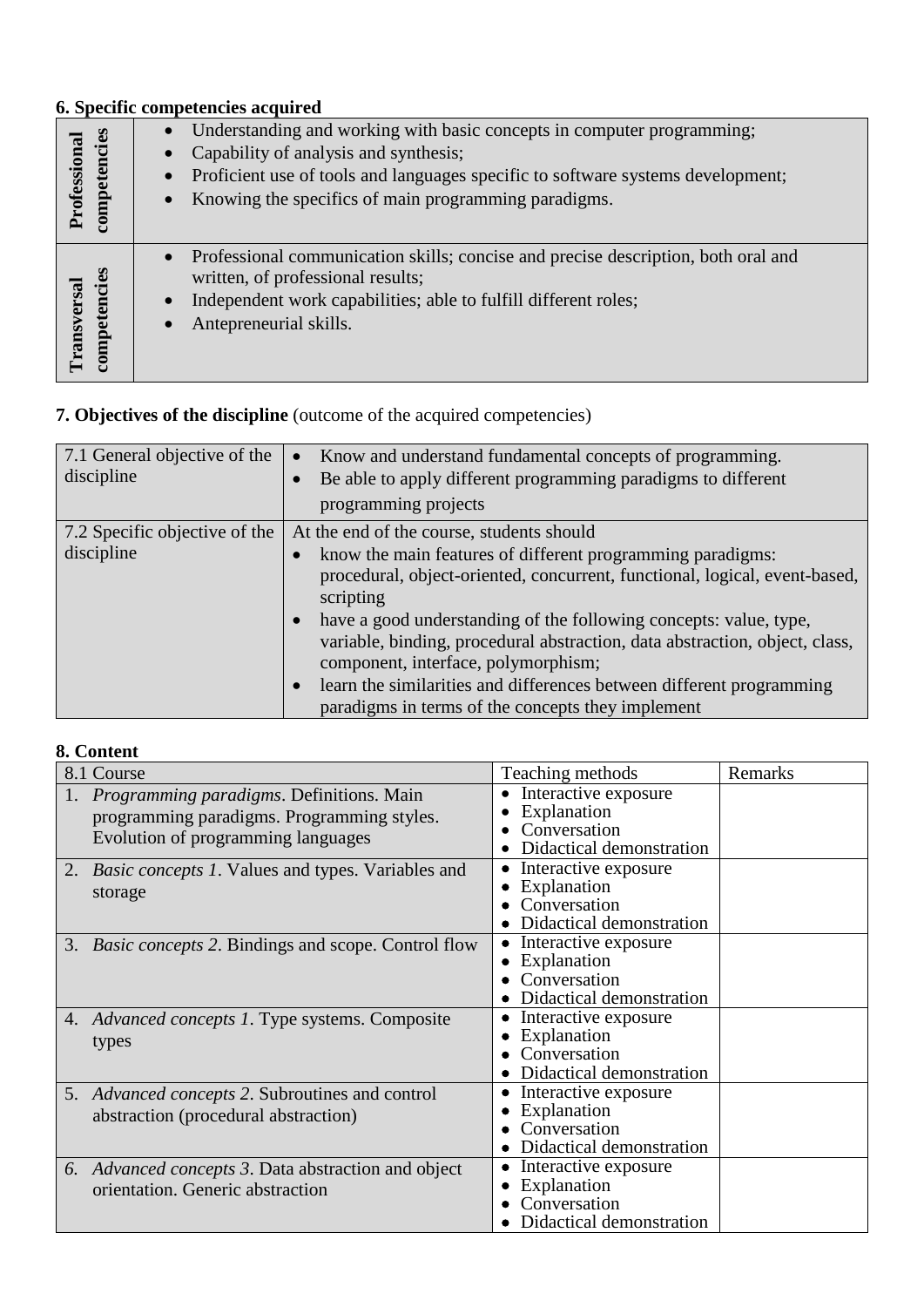| 7. Advanced concepts 4. Errors and events.                                                                                                                                                                                                                                                                                                                                                                                                                                                                                                                                                                                                                                                      | • Interactive exposure                    |                   |
|-------------------------------------------------------------------------------------------------------------------------------------------------------------------------------------------------------------------------------------------------------------------------------------------------------------------------------------------------------------------------------------------------------------------------------------------------------------------------------------------------------------------------------------------------------------------------------------------------------------------------------------------------------------------------------------------------|-------------------------------------------|-------------------|
| Concurrency                                                                                                                                                                                                                                                                                                                                                                                                                                                                                                                                                                                                                                                                                     | • Explanation                             |                   |
|                                                                                                                                                                                                                                                                                                                                                                                                                                                                                                                                                                                                                                                                                                 | Conversation<br>Didactical demonstration  |                   |
|                                                                                                                                                                                                                                                                                                                                                                                                                                                                                                                                                                                                                                                                                                 | • Interactive exposure                    |                   |
| 8. Paradigms 1. Imperative programming                                                                                                                                                                                                                                                                                                                                                                                                                                                                                                                                                                                                                                                          | • Explanation                             |                   |
|                                                                                                                                                                                                                                                                                                                                                                                                                                                                                                                                                                                                                                                                                                 | Conversation                              |                   |
|                                                                                                                                                                                                                                                                                                                                                                                                                                                                                                                                                                                                                                                                                                 | Didactical demonstration                  |                   |
| 9. Paradigms 2. Object-oriented programming                                                                                                                                                                                                                                                                                                                                                                                                                                                                                                                                                                                                                                                     | • Interactive exposure                    |                   |
|                                                                                                                                                                                                                                                                                                                                                                                                                                                                                                                                                                                                                                                                                                 | • Explanation                             |                   |
|                                                                                                                                                                                                                                                                                                                                                                                                                                                                                                                                                                                                                                                                                                 | • Conversation                            |                   |
|                                                                                                                                                                                                                                                                                                                                                                                                                                                                                                                                                                                                                                                                                                 | Didactical demonstration                  |                   |
| 10. Paradigms 3. Concurrent programming                                                                                                                                                                                                                                                                                                                                                                                                                                                                                                                                                                                                                                                         | • Interactive exposure                    |                   |
|                                                                                                                                                                                                                                                                                                                                                                                                                                                                                                                                                                                                                                                                                                 | • Explanation<br>• Conversation           |                   |
|                                                                                                                                                                                                                                                                                                                                                                                                                                                                                                                                                                                                                                                                                                 | Didactical demonstration                  |                   |
| 11. Paradigms 4. Functional programming                                                                                                                                                                                                                                                                                                                                                                                                                                                                                                                                                                                                                                                         | • Interactive exposure                    |                   |
|                                                                                                                                                                                                                                                                                                                                                                                                                                                                                                                                                                                                                                                                                                 | • Explanation                             |                   |
|                                                                                                                                                                                                                                                                                                                                                                                                                                                                                                                                                                                                                                                                                                 | • Conversation                            |                   |
|                                                                                                                                                                                                                                                                                                                                                                                                                                                                                                                                                                                                                                                                                                 | Didactical demonstration                  |                   |
| 12. Paradigms 5. Logic programming                                                                                                                                                                                                                                                                                                                                                                                                                                                                                                                                                                                                                                                              | • Interactive exposure                    |                   |
|                                                                                                                                                                                                                                                                                                                                                                                                                                                                                                                                                                                                                                                                                                 | • Explanation                             |                   |
|                                                                                                                                                                                                                                                                                                                                                                                                                                                                                                                                                                                                                                                                                                 | Conversation                              |                   |
|                                                                                                                                                                                                                                                                                                                                                                                                                                                                                                                                                                                                                                                                                                 | Didactical demonstration                  |                   |
| 13. Paradigms 6. Event-driven programming                                                                                                                                                                                                                                                                                                                                                                                                                                                                                                                                                                                                                                                       | • Interactive exposure                    |                   |
|                                                                                                                                                                                                                                                                                                                                                                                                                                                                                                                                                                                                                                                                                                 | Conversation                              |                   |
| 14. Paradigms 7. Scripting                                                                                                                                                                                                                                                                                                                                                                                                                                                                                                                                                                                                                                                                      | • Interactive exposure                    |                   |
|                                                                                                                                                                                                                                                                                                                                                                                                                                                                                                                                                                                                                                                                                                 | • Explanation<br>Conversation             |                   |
|                                                                                                                                                                                                                                                                                                                                                                                                                                                                                                                                                                                                                                                                                                 | Didactical demonstration                  |                   |
| <b>Bibliography</b>                                                                                                                                                                                                                                                                                                                                                                                                                                                                                                                                                                                                                                                                             |                                           |                   |
|                                                                                                                                                                                                                                                                                                                                                                                                                                                                                                                                                                                                                                                                                                 |                                           |                   |
| SCOTT, MICHAEL L.: Programming Language Pragmatics, 4 <sup>th</sup> ed, Morgan-Kaufmann, 2016<br>1.<br>SEBESTA, ROBERT W.: Concepts of Programming Languages, 10th ed, Pearson Education, 2012<br>2.<br>SZYPERSKI, CLEMENS: Component Software. Beyond Object-Oriented Programming, Addison-Wesley (1st<br>3.<br>ed. 1998, 2 <sup>nd</sup> ed. 2002 with GRUNTZ, DOMINIK and MURER, STEFAN).<br>4. STROUSTRUP, BJARNE: The C++ Programming Language Special Edition, Addison-Wesley, 2000 chapter<br>VAN ROY, PETER; HARIDI, SEIF: Concepts, Techniques and Models of Computer Programming, MIT<br>5.<br>Press, 2004<br>WATT, David A.: Programming Language Design Concepts, Wiley, 2004<br>6. |                                           |                   |
| WEGNER, PETER: Concepts and paradigms of OOP, OOPSLA '89 Keynote talk<br>7.                                                                                                                                                                                                                                                                                                                                                                                                                                                                                                                                                                                                                     |                                           |                   |
| 8.2 Seminar / laboratory                                                                                                                                                                                                                                                                                                                                                                                                                                                                                                                                                                                                                                                                        | Teaching methods                          | Remarks           |
| 1. Establishing the paper title                                                                                                                                                                                                                                                                                                                                                                                                                                                                                                                                                                                                                                                                 | Conversation, debate, case                | Seminar is        |
|                                                                                                                                                                                                                                                                                                                                                                                                                                                                                                                                                                                                                                                                                                 | studies, presentations                    | organized as a    |
|                                                                                                                                                                                                                                                                                                                                                                                                                                                                                                                                                                                                                                                                                                 |                                           | total of 14 hours |
|                                                                                                                                                                                                                                                                                                                                                                                                                                                                                                                                                                                                                                                                                                 |                                           | $-2$ hours every  |
|                                                                                                                                                                                                                                                                                                                                                                                                                                                                                                                                                                                                                                                                                                 |                                           | other week        |
| 2. Establish the project title                                                                                                                                                                                                                                                                                                                                                                                                                                                                                                                                                                                                                                                                  | Conversation, debate, case                |                   |
|                                                                                                                                                                                                                                                                                                                                                                                                                                                                                                                                                                                                                                                                                                 | studies, examples                         |                   |
| 3. Paper presentations & project progress reports                                                                                                                                                                                                                                                                                                                                                                                                                                                                                                                                                                                                                                               | Exposure, debate, case                    |                   |
|                                                                                                                                                                                                                                                                                                                                                                                                                                                                                                                                                                                                                                                                                                 | studies, examples                         |                   |
|                                                                                                                                                                                                                                                                                                                                                                                                                                                                                                                                                                                                                                                                                                 |                                           |                   |
| 4. Paper presentation & project progress reports                                                                                                                                                                                                                                                                                                                                                                                                                                                                                                                                                                                                                                                | Exposure, debate, case                    |                   |
|                                                                                                                                                                                                                                                                                                                                                                                                                                                                                                                                                                                                                                                                                                 | studies, examples                         |                   |
| 5. Paper presentations & project progress reports                                                                                                                                                                                                                                                                                                                                                                                                                                                                                                                                                                                                                                               | Exposure, debate, case                    |                   |
|                                                                                                                                                                                                                                                                                                                                                                                                                                                                                                                                                                                                                                                                                                 | studies, examples                         |                   |
| 6. Paper presentations & project progress reports                                                                                                                                                                                                                                                                                                                                                                                                                                                                                                                                                                                                                                               | Exposure, debate, case                    |                   |
|                                                                                                                                                                                                                                                                                                                                                                                                                                                                                                                                                                                                                                                                                                 |                                           |                   |
| Project presentation<br>7.                                                                                                                                                                                                                                                                                                                                                                                                                                                                                                                                                                                                                                                                      | studies, examples<br>Exposure, live demos |                   |